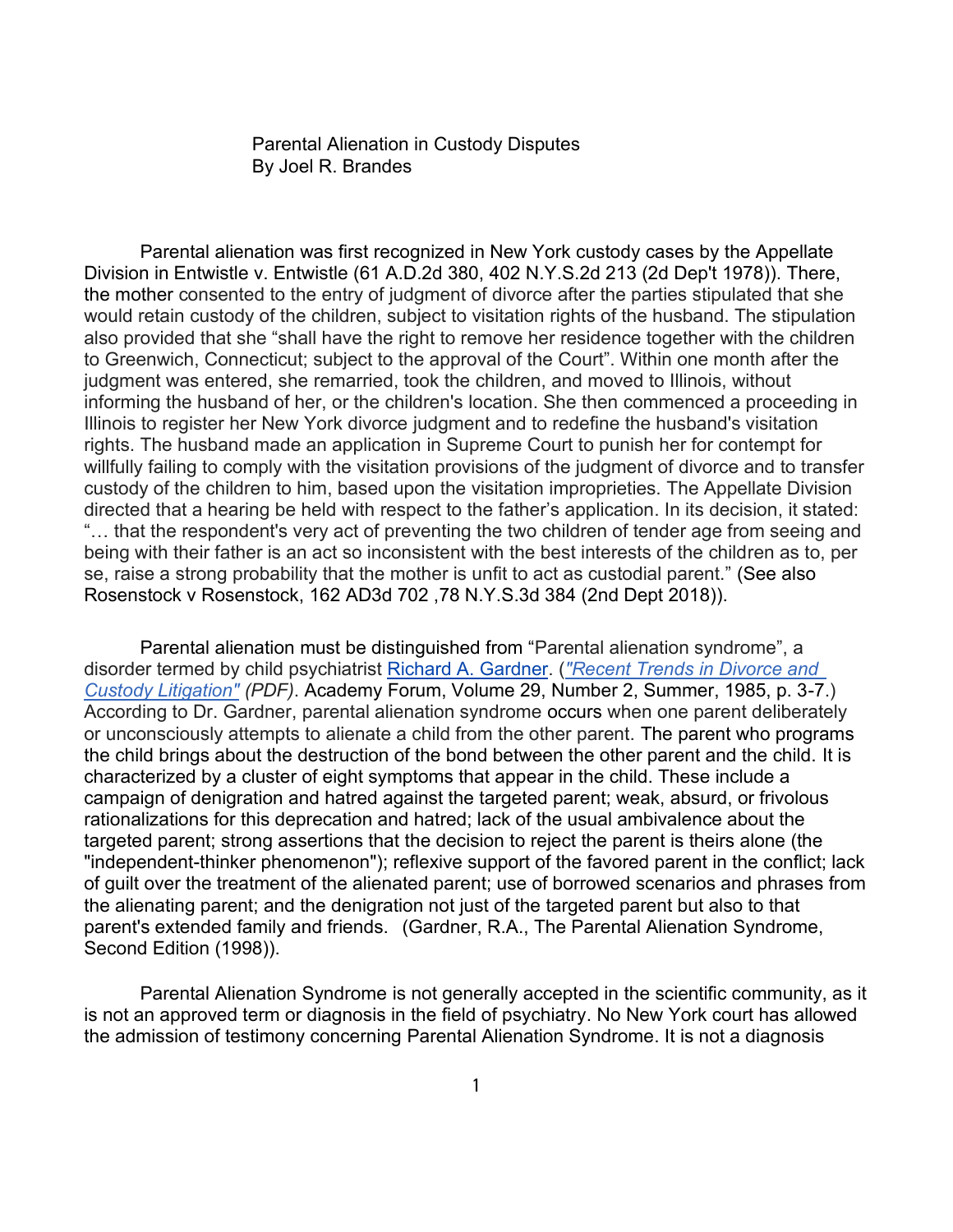included in the Fifth Edition of the Diagnostic and Statistical Manual of Mental Disorders. (See Montoya v. Davis, 156 A.D.3d 132, 66 N.Y.S.3d 350, n.3 (3d Dep't 2017)).

Nevertheless, New York courts have repeatedly recognized the effects of alienating behavior by a parent on children in custody and visitation determinations (See Matter of Krier v Krier, 178 A.D.3d 1372, 116 N.Y.S.3d 808 (4<sup>th</sup> Dept., 2019)) by changing custody of the child and suspending visitation.

In Karen B. v. Clyde M., the Family Court found that the mother programmed her daughter to accuse the father of sexually abusing the child so that she could obtain sole custody and control or even preclude any contact that the father might have with his daughter. It held that a parent who denigrates the other by casting false aspersions of child sex abuse and involving the child as an instrument to achieve his or her selfish purpose is not fit to continue in the role of a parent. It found that it would be in the child's best interests that her custody be awarded to her father. (151 Misc. 2d 794, 574 N.Y.S.2d 267 (Fam. Ct. 1991) sub nom. Karen PP v. Clyde QQ, 197 A.D.2d 753, 602 N.Y.S.2d 709 (3d Dep't 1993)).

In James Joseph M. v. Rosana R., (32 A.D.3d 725, 821 N.Y.S.2d 168 (1st Dep't 2006)), the Appellate Division affirmed an order that awarded custody to the father with supervised visitation for the mother. It found that the mother had engaged in a repeated and escalating pattern of interference in the father's relationship with the child immediately after the parties separated. She repeatedly made false allegations of abuse at his hands, which subjected the child to repeated interviews with law enforcement and medical personnel and included an invasive gynecological examination. The child was coached by the mother to confirm these false allegations to governmental and medical personnel. These actions, including her repeated calls to the police, could only serve to traumatize the child. The Appellate Division held that supervised visitation for the mother was warranted given her consistent pattern of detrimental behavior.

In Matter of Gerber v Gerber, (133 A.D.3d 1133, 21 N.Y.S.3d 386 (3d Dept.,2015)) the father testified at length regarding the change in the children's demeanor following entry of the prior custody order including their refusal to engage in any activities with him, participate in family dinners, wear clothes that he had purchased for them or respond to his repeated efforts to engage them in conversation and attempt to build a positive and respectful parent-child relationship. According to a clinical psychologist who performed a court-ordered evaluation of the parties and children, the mother, readily "blame[d] all of the difficulties for the children and the family on [the father]," "consistently portrayed herself as a victim," failed to "take any responsibility for any problems in the marriage or with the children" and "did not recognize any role for herself in the conflicts that affect[ed] the children." The psychologist opined that the mother's negative "remarks and behavior influence[d] the children to disrespect [the father] and resist participating in a healthy relationship with him." A court-referred family counselor testified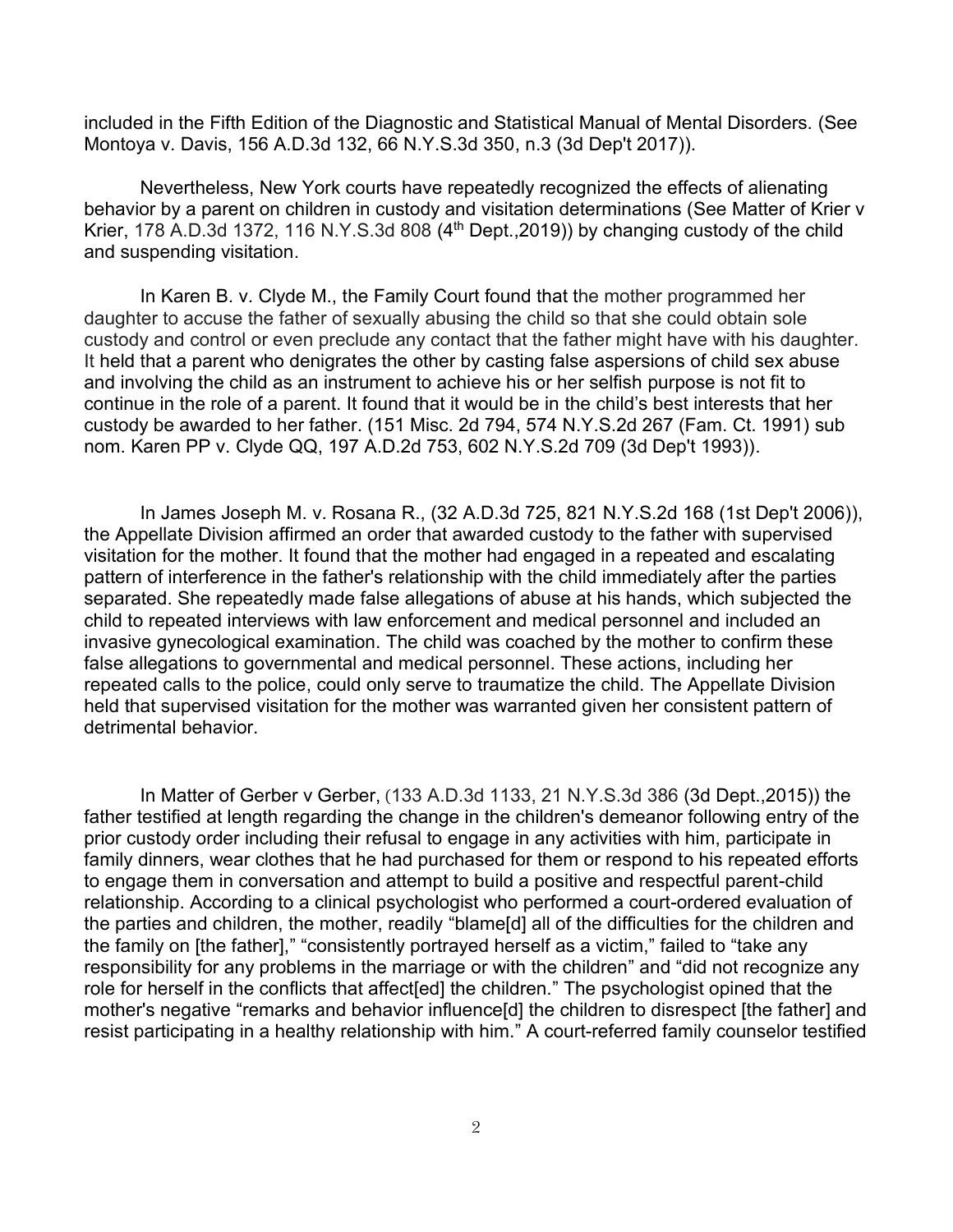that the children, who eventually refused to participate in the counseling sessions, shared a "distorted reality" with their mother--one in which they possessed no positive experiences with or memories of their father--and opined that, during the time that he was counseling the family, the mother actively engaged in a "campaign of negativity and denigration" that was directed at alienating the children from their father. According to him, the children "were powerfully motivated by [their mother's] behavior" within the family unit and, to that end, understood "what they need[ed] to do" when they were with their father, i.e., refuse all attempts on his part to interact with them. He characterized this parental alienation as "moderate to severe." In light of the overwhelming evidence of parental alienation, and considering the traditional factors, the Appellate Division affirmed the award of sole legal and physical custody to the father, which suspended all contact between the mother and the children for six months and then ordered therapeutic visitation. (See also Matter of Nieves v. Nieves, (176 A.D.3d 824, 111 N.Y.S.3d 673 (2d Dep't 2019))

In Matter of Krier v Krier, (178 A.D.3d 1372, 116 N.Y.S.3d 808 (4th Dept.,2019)) the child had refused to have any contact with the father in the four years since the parties' divorce, and the parties offered conflicting lay and expert testimony whether the mother had caused the child's alienation from the father. The Appellate Division found that the court properly weighed the custody factors and found that all weighed in favor of placement with the father except the child's wishes. Although the child was 15 years old at the time of the hearing, the court properly determined that his wishes were not entitled to great weight since the child was so profoundly influenced by his mother "that he cannot perceive a difference between" the father's abandonment of the marriage and the father's abandonment of him and that it was in the child's best interests to reside with the father despite his wishes to the contrary. The father's expert testified that the type of conduct in which the mother engaged resulted in the child becoming alienated from the father. It concluded that there was a sound and substantial basis for the determination for an award of sole custody to the father. (See also Matter of Vargas v Gutierrez, 155 A.D.3d 751, 64 N.Y.S.3d 76, 78 (2 Dept., 2017)).

## Best Interest of the Child

Where a parent intentionally interferes with the visitation rights of the non-custodial parent to the extent it harms the child, the rights of the non-custodial parent will yield to the best interest of the child.

In Lew v. Sobel, (46 A.D.3d 893, 849 N.Y.S.2d 586 (2d Dep't 2007) the Appellate Division found while one parent's alienation of a child from the other parent is an act inconsistent with the best interests of the child the children's bond to the alienating parent was so strong that a change of custody would be harmful to the children without extraordinary efforts by both parents and extensive therapeutic, psychological intervention. Thus, there was no basis to disturb the Supreme Court's determination that a change of custody would not be in the children's best interests. However, given the evidence and the Court's determination that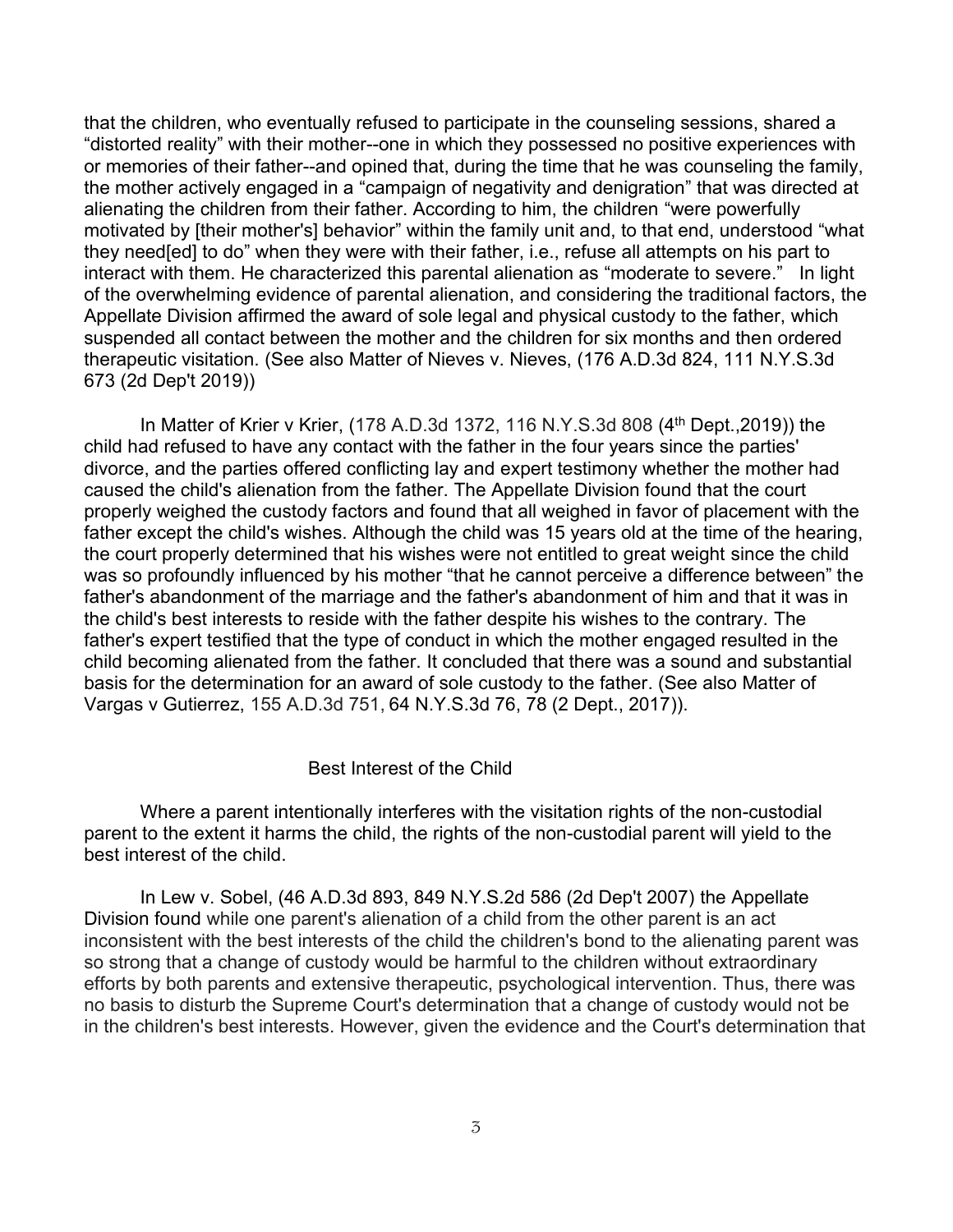the mother deliberately had interfered with the father's visitation rights, it directed the father to pay 50% of his child support obligation to the mother's attorney, to be held in an escrow account until the mother could certify, to the satisfaction of the Supreme Court, her compliance with the visitation provisions of the order, and the absence of her interference with the father's visitation rights.

In Sullivan v. Plotnick, (145 A.D.3d 1018, 47 N.Y.S.3d 329 (2d Dep't 2016)) the Appellate Divison held that while one parent's alienation of a child from the other parent is an act inconsistent with the best interests of the child, the child's bond to the alienating parent, and her alienation from the father, was so strong, that a change of custody would be harmful to her. There was no basis to disturb the Family Court's determination, made after a hearing and an in-camera interview with the child, that a change of custody would not be in the child's best interests. Moreover, giving due consideration to the wishes, age, and maturity of the parties' daughter, it was a provident exercise of the Family Court's discretion to decline to mandate visitation with the father where the child, who was 14 years old at the time of the court's determination, had a strained relationship with the father and was vehemently opposed to any form of visitation with the father. Thus, the court properly vacated all prior orders directing parental access for the father. However, the evidence adduced at the hearings justified a suspension of the father's obligation to make future child support payments. There was evidence that the mother deliberately frustrated the court-ordered therapeutic visitation in many ways, including unnecessarily canceling a number of sessions, discussing the court proceedings and the therapeutic visits with the children, and telling the son that it was up to him as to whether he participated in the therapeutic visits, and referring negatively to the father in the presence of the children. These deliberate efforts by the mother influenced the children to view visitation with the father negatively and contributed to the failure of therapeutic visitation. The mother failed to make an effort to have a therapist address the children's negative feelings toward their father and made no effort to assist the children in restoring their relationship with the father. The evidence supported the finding that the mother, by her example, her actions, and her inaction, manipulated the children's loyalty, encouraged the estrangement of the father and children, and deliberately frustrated visitation.

## **Conclusion**

New York courts deal with alienating behavior by a custodial parent by changing custody of the child and suspending visitation. Where a custodial parent interferes with the visitation rights of the non-custodial parent to the extent that visitation with the non-custodial parent would be harmful to the child, visitation will not be ordered but the right of the custodial parent to child support may be suspended.

**Joel R. Brandes practices matrimonial law in New York City concentrating on appeals. He is the author of a new twelve-volume treatise, Law and the Family New York, 2021-**